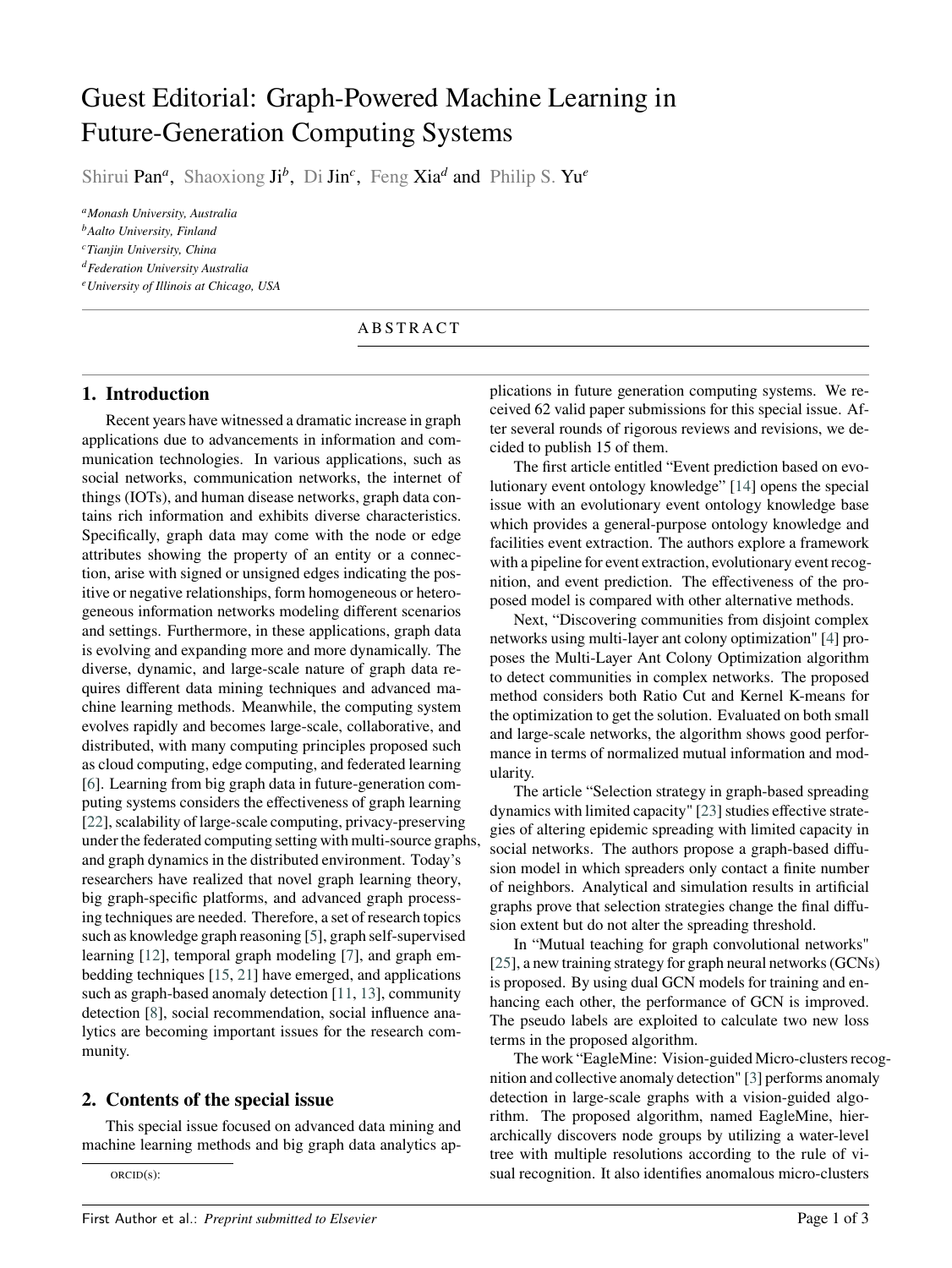which deviate from the majority nodes in a graph, achieving effective summarization performance compared to baselines.

The research "Recurrent-DC: A deep representation clustering model for university profiling based on academic graph" [\[9\]](#page-2-15) proposes to perform clustering on academic graphs with a deep representation learning algorithm. The paper proposes a University Profiling Framework from the production and complexity point of view, based on the academic research which naturally forms heterogeneous graphs. Deep representation learning together with a Stacked Autoencoder are exploited for this task.

In "Graph-CAT: Graph Co-Attention Networks via local and global attribute augmentations" [\[24\]](#page-2-16), the authors analyze the propagation strategies in two milestone methods, GCN and Graph Attention Network, to reveal their underlying philosophies. Based on the analysis, the authors propose the Graph Co-Attention Network method, which utilizes attention mechanisms on both the local and global attribute augmentations to improve the graph representation learning.

The work "Large-scale online multi-view graph neural network and applications" [\[10\]](#page-2-17) proposes an attention-based Heterogeneous Multi-view Graph Neural Network for large scale graph representation learning. The proposed method overcomes the two limitations of existing studies: 1) most existing studies are transductive and mainly concentrate on homogeneous networks 2) most existing works are difficult to handle the real-time changing network structures. The proposed algorithm is evaluated on large-scale spam detection and link prediction tasks.

In the article "Deep spatial-temporal sequence modeling for multi-step passenger demand prediction" [\[2\]](#page-2-18), authors propose an end-to-end deep learning framework for multistep passenger demand prediction. The proposed algorithm considers the influence of both historical demand and heterogeneous external data and exploits both GCN and the long short-term memory algorithm to capture spatiotemporal relations.

The work "Influence maximization in social graphs based on community structure and node coverage gain" [\[20\]](#page-2-19) proposes an influence maximization approach based on overlapping community structure and node coverage gain. The proposed algorithm first partitions the social graphs into overlapping groups and then uses a node coverage gain sensitive centrality measure to evaluate the influence of each node locally within its belonging group. In the last step, seed nodes are directly selected by combining the detected community structure.

The article "ACSIMCD: A 2-phase framework for detecting meaningful communities in dynamic social networks" [\[1\]](#page-1-0) presents a 2-phase framework for community detection in dynamic social networks. Both content and structure information of nodes are utilized, and the proposed algorithm captures users' interest with statistical and semantic measures. The dynamicity of social networks is analyzed by tracking users' interests and behaviors. The detected communities can help identify users' interests.

In "DGSD: Distributed graph representation via graph statistical properties" [\[17\]](#page-2-20), authors propose a graph embedding method for centralized and parallel computing. This algorithm finds nodes' local proximity by considering only nodes' degree, common neighbors, and direct connectivity that allows it to run in the distributed environment. The proposed algorithm has linear space complexity for large graphs.

The article "Graph convolutional networks for graphs containing missing features" [\[18\]](#page-2-21) proposed a new method for training graph convolutional networks where missing features are present in the graph data. The proposed algorithm integrates the processing of missing features and graph learning within the same neural network architecture in an endto-end framework while maintaining similar computational complexity as GCN.

The work "Efficient search over incomplete knowledge graphs in binarized embedding space" [\[19\]](#page-2-22) proposes to encode incomplete knowledge graphs (KGs) and graph queries in a Hamming space and presents a learning-to-hash model to learn binary embeddings for KG queries and entities. The hashed embedding can be used to discover target entities from incomplete KGs whilst the efficiency has been greatly improved.

Finally, the work "Detecting covert communities in multilayer networks: A network embedding approach" [\[16\]](#page-2-23) proposes a network embedding technique to find covert communities in multi-layer dark networks using a Log-BiLinear approach. Different from traditional approaches, the proposed method learns structural representations of nodes and relations simultaneously by capturing the position of a given node within a set of neighboring anchor-set. To identify the clusters (communities), clustering centroids are also learned as the representations of nodes and relations are extracted. This method is evaluated on real-world terrorist datasets to show its effectiveness.

## **Declaration of Competing Interest**

The authors declare that they have no known competing financial interests or personal relationships that could have appeared to influence the work reported in this paper.

## **Acknowledgments**

We thank the Editor-in-Chief, Prof Michela Taufer, and Special Content Editor, Prof Erik Cambria of Future Generation Computer Systems, for their valuable support during the preparation of this special issue. In addition, we are deeply grateful to the reviewers for their contributions to the decision process.

## **References**

<span id="page-1-0"></span>[1] Akachar, E., Ouhbi, B., Frikh, B., 2021. Acsimcd: A 2-phase framework for detecting meaningful communities in dynamic social networks. Future Generation Computer Systems 125, 399–420.